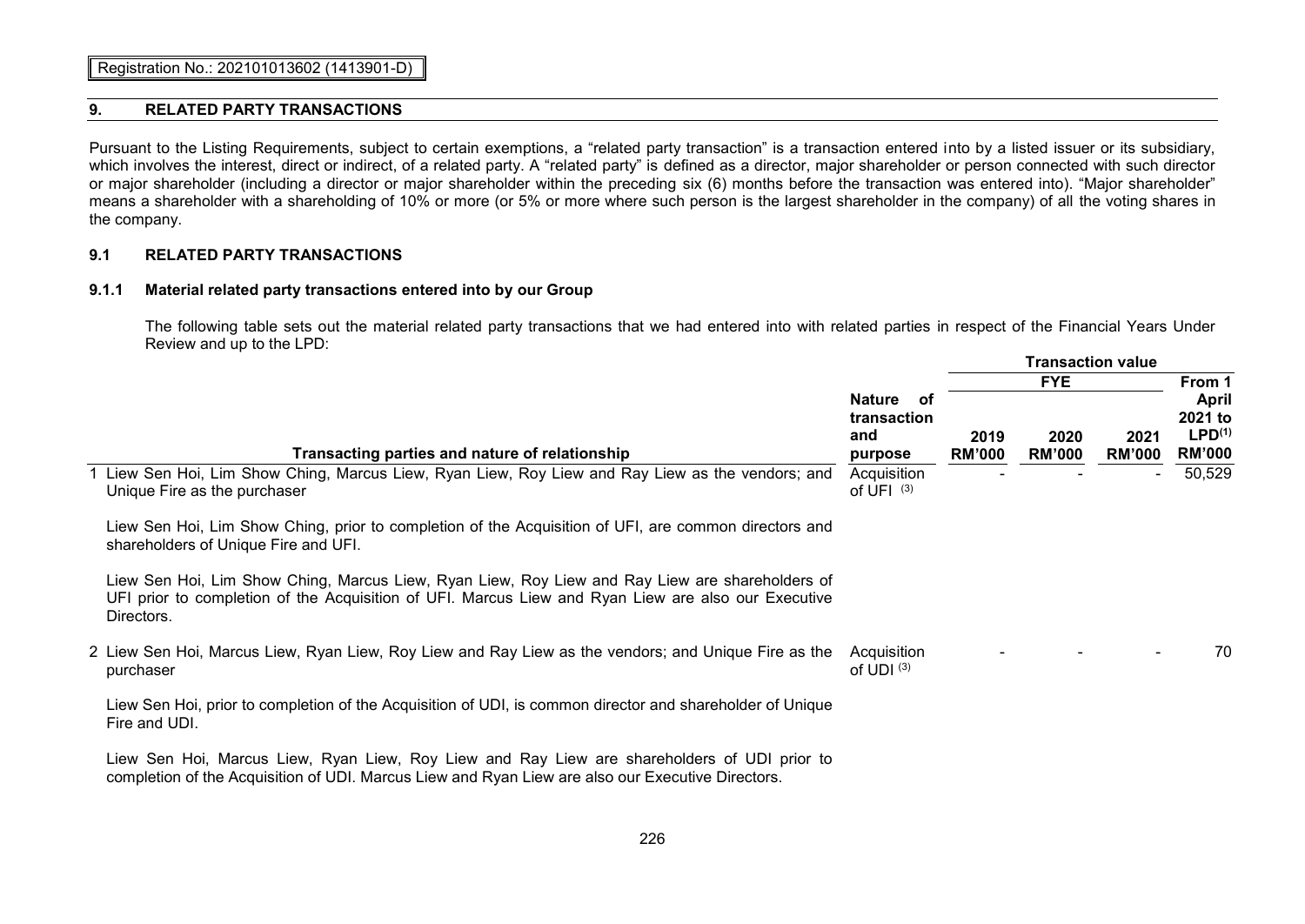|                                                                                                                                                                                                                                                |                                                      | <b>Transaction value</b> |                                         |                                         |                                                                          |  |  |
|------------------------------------------------------------------------------------------------------------------------------------------------------------------------------------------------------------------------------------------------|------------------------------------------------------|--------------------------|-----------------------------------------|-----------------------------------------|--------------------------------------------------------------------------|--|--|
|                                                                                                                                                                                                                                                |                                                      |                          | <b>FYE</b>                              |                                         | From 1<br><b>April</b><br>2021 to<br>LPD <sup>(1)</sup><br><b>RM'000</b> |  |  |
| Transacting parties and nature of relationship                                                                                                                                                                                                 | <b>Nature</b><br>of<br>transaction<br>and<br>purpose | 2019<br><b>RM'000</b>    | 2020<br><b>RM'000</b>                   | 2021<br><b>RM'000</b>                   |                                                                          |  |  |
|                                                                                                                                                                                                                                                |                                                      |                          |                                         |                                         |                                                                          |  |  |
| 3 UFI and Cfyre Protection Sdn Bhd ("Cfyre")                                                                                                                                                                                                   | Supply<br>- of<br>products by                        | $\overline{\phantom{0}}$ | 122                                     | 117                                     | $19^{(2)}$                                                               |  |  |
| Ryan Liew was a common director of UFI and Cfyre Protection Sdn Bhd. He was a director of Cfyre<br>Protection Sdn Bhd from 5 April 2019 to 24 March 2021, and a shareholder of Cfyre Protection Sdn Bhd<br>from 5 April 2019 to 21 April 2021. | UFI to Cfyre                                         |                          | (0.16%<br>of our<br>Group's<br>revenue) | (0.18%<br>of our<br>Group's<br>revenue) |                                                                          |  |  |

### **Note:**

- (1) The percentage is not able to be ascertained as at the LPD as the Group's audited financial statements for 1 April 2021 up to the LPD is not available.
- (2) Ryan Liew had ceased to be a director since 24 March 2021 and shareholder of Cyfre since 21 April 2021, hence this related party transaction will not recur in the future.
- (3) These related party transactions relate to the acquisition of the equity interest in UFI and UDI by the Company, which is an internal restructuring involving the shareholders and forms part of the Listing Scheme and are not recurring in nature.

Our Directors confirm that the above transactions were transacted on an arm's length basis and based on normal commercial terms which are not more favourable to the related party and are not to the detriment to our minority shareholders. In relation to the Acquisition of UFI and the Acquisition of UDI, the purchase considerations of the transactions were arrived at on a willing buyer-willing seller basis and after taking into account the audited NA of UFI and UDI as at 31 March 2021 respectively. The Acquisition of UFI and the Acquisition of UDI were deemed related party transactions based on the definition of the Listing Requirements and form part of the internal restructuring of which the details are set out in Section 4.1.1 (a).

In relation to the supply of products by UFI to Cfyre, the fire protection products are supplied by UFI to Cfyre at market price. In addition, the transactions with Cfyre contributed less than one percent (1%) of our Group's revenue for the Financial Years Under Review. As such, the transactions with Cfyre are not detrimental to our Group.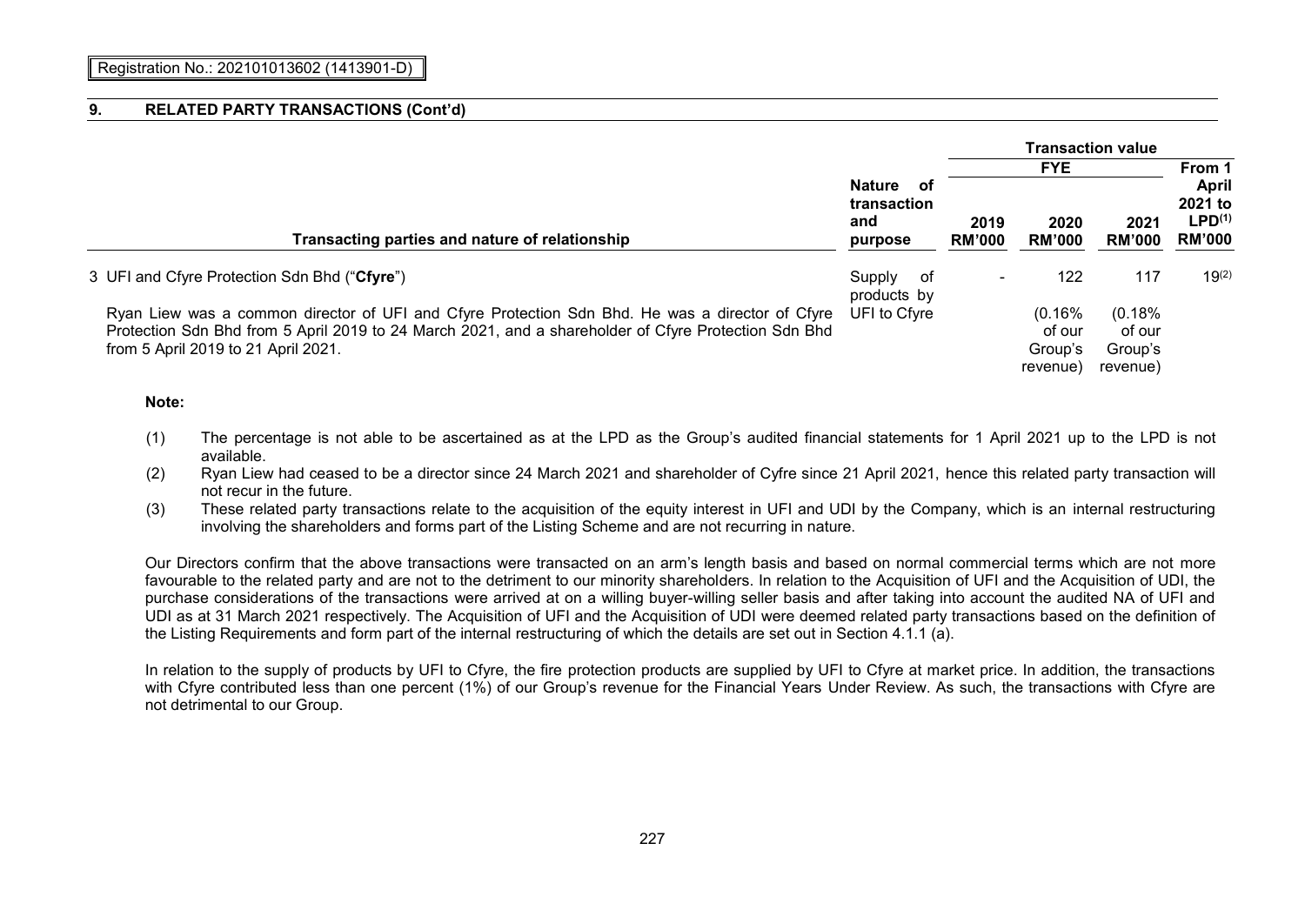After our Listing, we will be required to seek our shareholders' approval each time we enter into material related party transactions in accordance with the Listing Requirements. However, if the related party transactions can be deemed as recurrent related party transactions, we may seek a general mandate from our shareholders to enter into these transactions without having to seek separate shareholders' approval each time we wish to enter into such related party transactions during the validity period of the mandate. In the event there are any proposed related party transactions that require prior approval of our shareholders, our Directors, major shareholders and / or persons connected with them who have any direct or indirect interest in the proposed related party transactions shall abstain from deliberation and voting on resolution(s) pertaining to the respective transactions. Under the Listing Requirements, related party transactions may be aggregated to determine its materiality if the transactions occurred within a 12-month period, are entered into with the same party or with parties related to one another or if the transactions involved the acquisition or disposal of securities of interests in one corporation / asset or of various parcels of land contiguous to each other.

Upon our Listing, the Audit and Risk Management Committee will review the terms of any related party transactions and ensure that any related party transactions (including any recurrent related party transactions) are carried out on terms not more favourable to the related party than those generally available to the third parties dealing at arm's length basis with our Group and are not to the detriment to our minority shareholders. Our Group will seek such relevant shareholders' approval where required. We will make disclosures in our annual report of the aggregate value of the recurrent related party transactions entered into by us based on the nature of the transactions made, names of the related parties involved and their relationship with our Group during the financial year and in the annual reports for the subsequent financial years.

#### **9.1.2 Related party transactions that are unusual in nature or condition**

Our Directors have confirmed that there are no transactions that were unusual in its nature or condition, involving goods, services, tangible or intangible assets, to which we were a party in respect of the Financial Years Under Review and up to the LPD.

### **9.1.3 Loans and/or financial assistance made to or for the benefit of related parties**

Our Directors have confirmed that there is no loan (including guarantees of any kind) and / or financial assistance made by us to or for the benefit of related parties for the Financial Years Under Review and up to the LPD.

(The rest of this page has been intentionally left blank)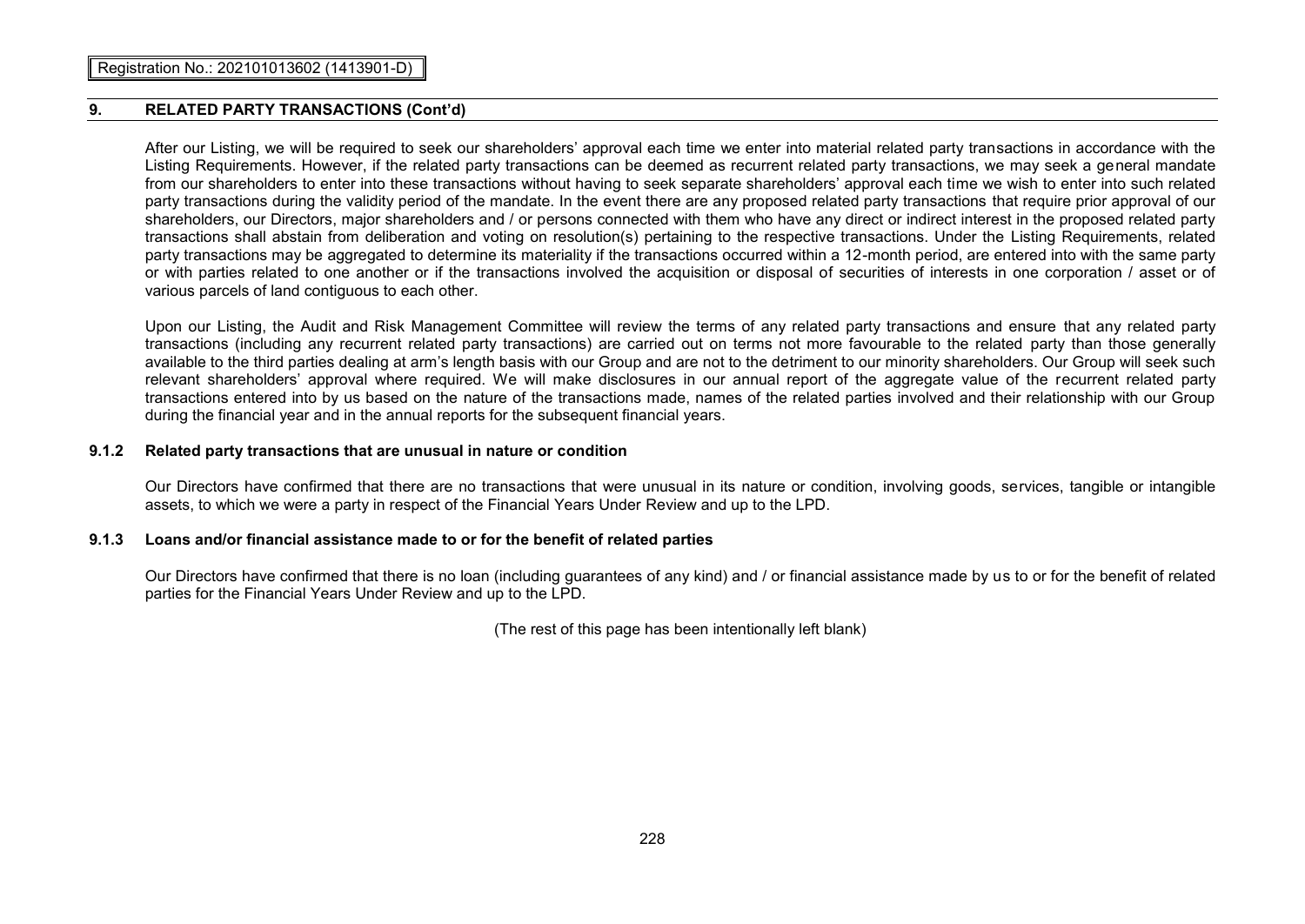# **9.1.4 Loans and/or financial assistance from related parties to our Group**

The following table sets out the loans (including guarantees of any kind) and/or financial assistance from related parties to us for the Financial Years Under Review and as at the LPD:

|                                                                                                                                                   |                                                                                                                                                                                                                                                                                                 |                       | <b>Outstanding amount</b> |                       |                            |  |  |  |
|---------------------------------------------------------------------------------------------------------------------------------------------------|-------------------------------------------------------------------------------------------------------------------------------------------------------------------------------------------------------------------------------------------------------------------------------------------------|-----------------------|---------------------------|-----------------------|----------------------------|--|--|--|
|                                                                                                                                                   |                                                                                                                                                                                                                                                                                                 | As at 31 March        |                           |                       |                            |  |  |  |
| Transacting parties and nature of relationship                                                                                                    | Nature of transaction and purpose                                                                                                                                                                                                                                                               | 2019<br><b>RM'000</b> | 2020<br><b>RM'000</b>     | 2021<br><b>RM'000</b> | As at the LPD<br>RM'000(1) |  |  |  |
| 1. UFI and Liew Sen Hoi, Lim Show Ching,<br>Marcus Liew, and Ryan Liew who are directors<br>and substantial shareholders of our subsidiary<br>UFI | Liew Sen Hoi, Lim Show Ching, Marcus Liew, and Ryan<br>Liew had given personal joint and several guarantees in<br>favour of AmBank Islamic Berhad for credit facilities of<br>RM5 million granted to UFI.                                                                                       | 5,000                 | 5,000                     | 5,000                 | 5,000                      |  |  |  |
| 2. UFI and Liew Sen Hoi, Lim Show Ching who<br>are directors and substantial shareholders of<br>our subsidiary UFI                                | Liew Sen Hoi and Lim Show Ching, had given three (3)<br>personal joint and several guarantees in favour of Hong<br>Leong Bank Berhad for credit facilities totalling to RM11.5<br>million granted to UFI.                                                                                       | 11,500                | 11,500                    | 11,500                |                            |  |  |  |
|                                                                                                                                                   | Liew Sen Hoi had also charged his personal property held<br>under Geran 70272, Lot 45556, Mukim of Petaling, District<br>of Kuala Lumpur, State of Wilayah Persekutuan Kuala<br>Lumpur in favour of Hong Leong Bank Berhad to secure a<br>principal sum of RM9.7 million and interests thereon. |                       |                           |                       |                            |  |  |  |
|                                                                                                                                                   | The credit facilities granted by Hong Leong Bank Berhad to<br>UFI had been fully settled and cancelled as at 15 June<br>2021. As at the LPD, the joint and several guarantees and<br>the property charge had been discharged.                                                                   |                       |                           |                       |                            |  |  |  |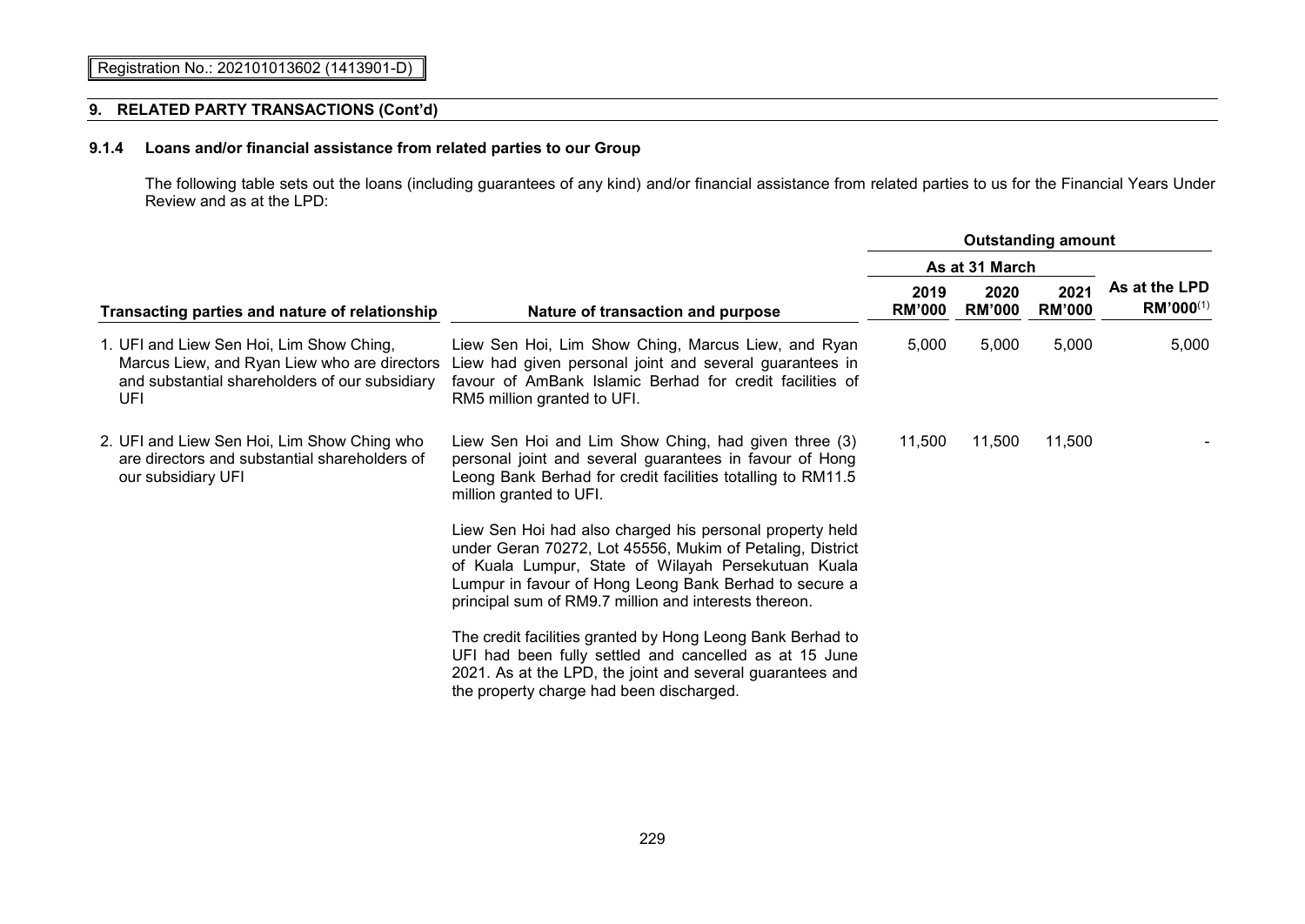|                                                |                                                                                                                                                                                                                                                                                                   | <b>Outstanding amount</b> |                       |                       |                                 |
|------------------------------------------------|---------------------------------------------------------------------------------------------------------------------------------------------------------------------------------------------------------------------------------------------------------------------------------------------------|---------------------------|-----------------------|-----------------------|---------------------------------|
|                                                |                                                                                                                                                                                                                                                                                                   | As at 31 March            |                       |                       |                                 |
| Transacting parties and nature of relationship | Nature of transaction and purpose                                                                                                                                                                                                                                                                 | 2019<br><b>RM'000</b>     | 2020<br><b>RM'000</b> | 2021<br><b>RM'000</b> | As at the LPD<br>$RM'000^{(1)}$ |
| our subsidiary UFI                             | 3. UFI and Liew Sen Hoi, Lim Show Ching who Liew Sen Hoi and Lim Show Ching, had given their<br>are directors and substantial shareholders of personal joint and several guarantee in favour of Public<br>Islamic Bank Berhad for credit facilities totalling to RM3.0<br>million granted to UFI. | 3,000                     | 3,000                 | 3,000                 | 3,000                           |
| our subsidiary UFI                             | 4. UFI and Liew Sen Hoi, Lim Show Ching who Liew Sen Hoi and Lim Show Ching, had given their<br>are directors and substantial shareholders of personal joint and several guarantee in favour of Public<br>Bank Berhad for credit facilities totalling to RM18.18 million<br>granted to UFI.       | 18,180                    | 18.180                | 18,180                | 18,180                          |
| our subsidiary UFI                             | 5. UFI and Liew Sen Hoi, Lim Show Ching who Liew Sen Hoi and Lim Show Ching, had given their<br>are directors and substantial shareholders of personal joint and several guarantee in favour of Public<br>Bank Berhad for credit facilities totalling to RM4.5 million<br>granted to UFI.         | 4,500                     | 4,500                 | 4,500                 | 4,500                           |

### **Note:**

(1) In respect of the existing personal guarantees which our Promoters Liew Sen Hoi, Lim Show Ching, Marcus Liew and Ryan Liew had granted in favour of Ambank Islamic Berhad, and Liew Sen Hoi and Lim Show Ching had granted in favour of Public Islamic Bank Berhad and Public Bank Berhad ("**Financiers**") for banking facilities granted to UFI, we have applied to the Financiers for their respective approvals to discharge the guarantees by substituting the same with a corporate guarantee from our Company after our Listing. As at 28 December 2021, we have received conditional approvals for the substitution of the personal guarantees with a corporate guarantee of the Company from the Financiers subject to the Listing.